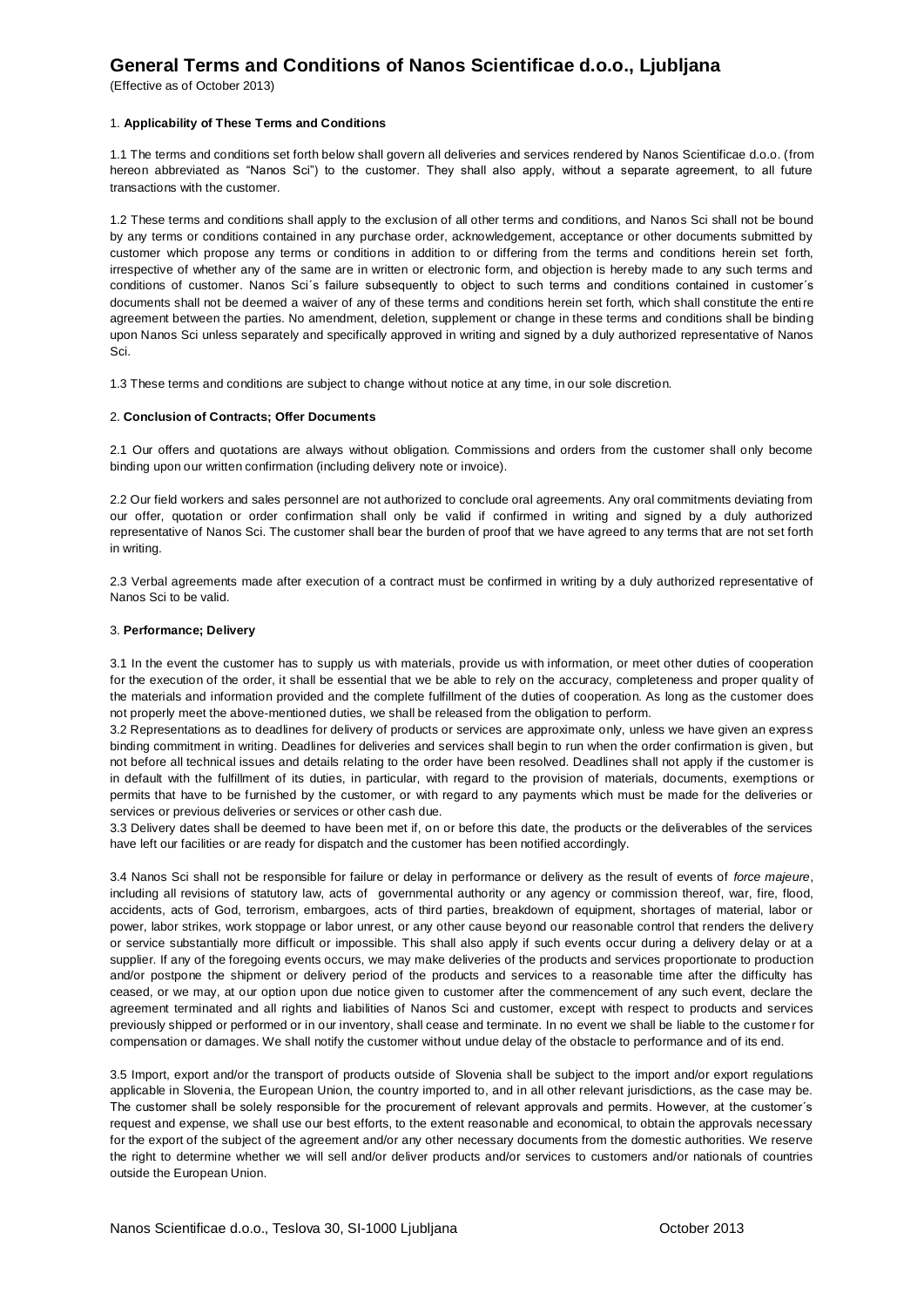(Effective as of October 2013)

3.6 In the event we negligently delay delivery or service, we shall be liable for the customer´s losses for each complete week of delay in the maximum amount of 0.6 percent of the value of the delivery or service, but maximum 6 percent of the value of the part of the total delivery or service that cannot be used at the time required or for the purpose designated in the agreement as a result of the delay. This limitation shall not apply if our liability is due to intentional misconduct or gross negligence. Any degree of fault on the part of the customer shall be taken into account.

3.7 If the customer fails to accept delivery or negligently breaches other obligations to cooperate with us, we shall be entitled to compensation for any loss that we may suffer as a consequence, including any additional expenses or costs that we may incur as a result of the delay.

3.8 We shall be entitled to make partial deliveries unless it would be unreasonable to expect the customer to accept such partial deliveries. Each partial delivery may be invoiced separately.

## 4. **Shipment; Risk**

4.1 Unless otherwise agreed in writing, shipments of products and/or deliverables of services shall be Nanos Sci´s facility.

4.2 Title and risk of loss or damage to the products and/or deliverables of services, as well as the obligation to bear any costs relating thereto, shall pass to the customer upon Nanos Sci´s making delivery to a carrier in good condition, consigned to customer, or as customer may direct. This shall also apply in the event of partial deliveries. If the shipment is delayed as a result of instructions from the customer or due to customer´s fault, in particular, because customer has failed to give proper instructions in due time, risk shall pass to the customer upon notification that the merchandise is ready for shipment.

4.3 Any shipment shall be made on behalf of the customer. This shall also apply if, owing to individual arrangements, we bear the costs of shipment or have the shipment insured or mount or set up the products on the customer´s premises. We shall not be liable for damage and loss during transport. In particular, any damage and loss shall not release the customer from the obligation to pay the purchase price in full. If the customer has not given any special orders relating to shipment, we shall have the shipment sent via the best route at our discretion. At the customer´s request, which must be communicated in writing upon order placement, we shall take out transport insurance for the shipments on behalf and at the expense of the customer. We shall be entitled to name ourselves as beneficiary. We shall only be liable for care customarily taken when choosing the insurer for the transport.

4.4 If shipment is delayed due to the customer´s fault, Nanos Sci may, at its discretion, after the expiration of a grace period of one week either arrange for shipment at the expense and risk of the customer or provide for storage of the products and charge the storage costs to customer. In the case of storage, Nanos Sci shall be entitled to charge the customer a monthly storage and handling fee in the minimum amount of 0.5 percent of the invoiced purchase price for each month of delay. We reserve the right to assert a claim for higher storage costs in the event such higher costs are incurred.

#### 5. **Prices**

5.1 All prices are quoted EXW (Incoterms 2000), including normal packaging. The customer shall bear the costs for shipment, which will be charged separately at the applicable rates.

5.2 All prices are subject to change without prior notice except for work in progress or as otherwise specifically provided i n a written quotation signed by an authorized representative of Nanos Sci. Rates of tax and duties on the products and services will be those applying at the time of invoice.

5.3 Prices quoted unless otherwise expressly stated are exclusive of any sales, use or excise taxes, customs duties, imposts or other assessments of any kind, value added or similar taxes, which may arise from the manufacture, processing, sale, delivery or shipment of the products or services, and customer shall be solely responsible for any and all such taxes, duties or other assessments. If Nanos Sci has the legal obligation to collect any such taxes, duties or other assessments, the appropriate amount shall be added to Nanos Sci´s invoice to customer and paid by customer. If, for whatever reason, Nanos Sci does not collect any such amount from customer and Nanos Sci. becomes liable to pay any such taxes, duties or other assessments or any penalties related thereto, customer shall promptly pay such amounts directly to the appropriate governmental authority or, if Nanos Sci is required to pay or has paid such amounts, shall pay such amounts to Nanos Sci in accordance with Section 11 below.

## 6. **Limited Warranty**

6.1 Nanos Sci´s products are manufactured and all services are rendered with due care and in accordance with applicable statutory laws and regulations. Owing to the complexity of our nanotechnology products, materials and procedures, however, it cannot be guaranteed that our products or services function without defects in all applications, environments and/or combinations. For this reason, Nanos Sci does not assume any guarantee or liability to the effect that our products or the results of our services are appropriate in each individual case for the specific purpose intended by the customer. Subject to the limitations of this Section 6 and unless otherwise expressly provided, Nanos Sci warrants only that the products and services will conform to Nanos Sci´s published specifications for such products and services in effect at the time of order acceptance, or any analysis certificate presented with the product or service result.

6.2 Any samples, measurements and product/service details contained in catalogues, price lists, brochures and/or quotations presented to the customer only constitute an approximate guide and may under no circumstances be understood as an assurance of properties in terms of a guarantee. We reserve the right to make any changes thereto which we consider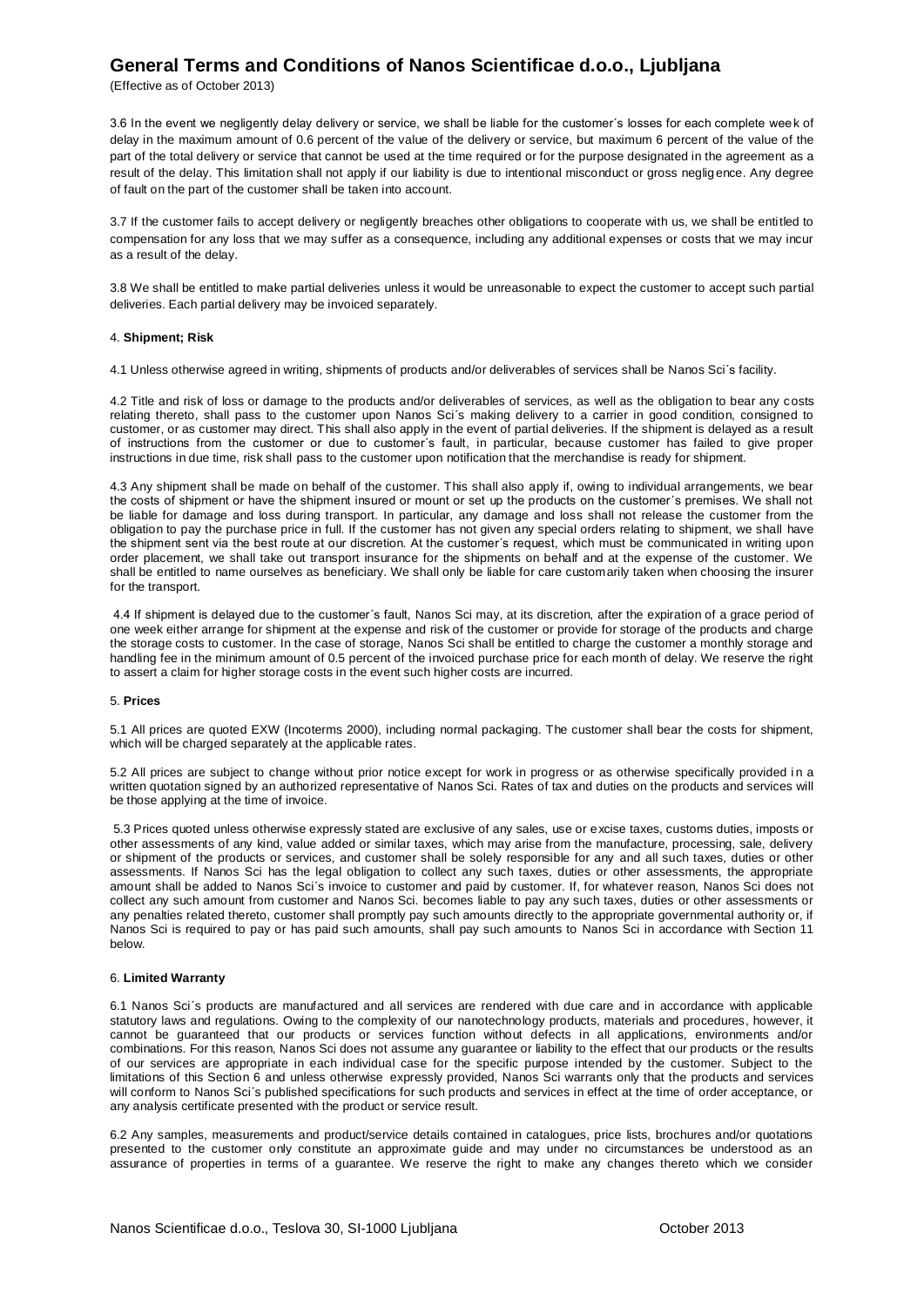(Effective as of October 2013)

necessary in our absolute discretion. In the event Nanos Sci and the customer wish to agree on a guarantee in an individual case, contrary to the above, this must be done expressly and in writing signed by a person with requisite authority at Nanos Sci.

6.3 The warranty shall not cover defects and/or damage caused by *force majeure* or other outside impact, inappropriate treatment, improper storage, disregard of operating and safety procedures or recommended maintenance intervals, or normal wear and tear. In particular, no warranty shall apply to any item which has been operated by untrained users, or altered except as set forth in the authorized protocols and/or user manuals for the specified item or otherwise expressly authorized by Nanos Sci, or which has been otherwise interfered with by the customer and/or by unauthorized third parties.

6.4 Nanos Sci´s sole liability, and customer´s sole and exclusive remedy, pursuant to any claim of any kind against Nanos Sci, including without limitation any claim in contract, negligence or strict liability, shall be, at Nanos Sci´s option, (a) re-delivery of any non-conforming products or re-performance of any nonconforming services (or such portion thereof as may reasonably be required to be re-performed) until completion or (b) a refund of the payments allocable to the non-conforming products or services.

6.5 THE LIMITED WARRANTY IN SECTION 6.1 ABOVE IS EXPRESSLY IN LIEU OF ALL OTHER WARRANTIES AND NANOS SCI HEREBY DISCLAIMS ALL OTHER WARRANTIES OF ANY KIND, EXPRESS OR IMPLIED, INCLUDING WITHOUT LIMITATION (A) ANY IMPLIED WARRANTIES OF MERCHANTABILITY OR FITNESS FOR A PARTICULAR PURPOSE, OR (B) ANY IMPLIED WARRANTY THAT ANY USE OF THE PRODUCTS OR SERVICES WILL NOT VIOLATE OR INFRINGE ANY PATENT OR OTHER PROPRIETARY RIGHTS OF THIRD PARTIES, WITH RESPECT TO THE PRODUCTS OR SERVICES, OTHER THAN AS EXPRESSLY SET FORTH IN SECTION 6.1 ABOVE.

### 7. **Inspection and Acceptance**

7.1 The customer shall inspect the products promptly upon delivery and shall give written notice to Nanos Sci specifying any alleged non-conformance, defect, damage, or shortage. The customer shall be deemed to have accepted the products as having been delivered in accordance with the relevant contract and as being free from any defect, damage, shortage, or any other deficiency whatsoever, unless such notice has been given in writing and received by Nanos Sci by (a) seven (7) working days after customer´s receipt of delivery of the products, in the case of any non-conformities or deficiencies reasonably ascertainable by visual inspection or routine testing procedures, or (b) seven (7) working days after customer learns of the facts giving rise to the claim, in the case of any other non-conformities or deficiencies not reasonably ascertainable by visual inspection or routine testing procedures. Customer´s failure to give notice of any claim within the applicable time period specified above, shall be deemed an absolute and unconditional waiver of such claim, irrespective of whether the facts giving rise to such claim shall have been discovered or whether processing or use of the products shall have then taken place.

7.2 Nanos Sci reserves the right to inspect and test the product objected in each case of a notification of defects by customer. The customer shall give us reasonable time and opportunity for such inspection. Upon our request, the customer shall return the item objected to us at our expense. If customer´s notification of defects proves to be unjustified, customer shall be obligated to reimburse us for all costs incurred in this context (e.g., inspection costs, travel costs and shipment costs) upon submission of receipts.

7.3 Defects of partial deliveries shall not entitle customer to reject the remainder of the contractual quantity unless customer can prove that it would be unreasonable for customer to accept only a part of the delivery under these circumstances.

7.4 Customer´s warranty claims owing to defects as to quality of the products and/or services shall become time-barred twelve () months following the assumption of risk by customer. The same shall apply to defects of title. For expendable materials (e.g. reagents, kits), the warranty period shall expire upon the earlier of the date set forth in the first sentence and the indicated useby date of the product (see Article 8.3, below). This shall not apply to any maliciously concealed defects.

### 8. **Use**

8.1 Products sold or otherwise delivered by Nanos Sci must only be used for the purposes and in accordance with the usage instructions stated on the product package and/or the applicable product use statement. In particular, Nanos Sci´s products are for research use only and are not to be used, neither directly nor indirectly, for therapeutic or diagnostic purposes unless (a) the product has been expressly approved for such purposes by Nanos Sci, (b) such use is permitted under the statutory law applicable for the customer and the user, and (c) all required permits have been granted by the appropriate regulatory agency or other competent authority. The customer shall be solely responsible for ensuring that the customer´s intended use of the products does not violate statutory law and that all required permits have been granted.

8.2 Customer shall handle and use the results of the products in conformity with (a) good laboratory practice, (b) all applic able laws and regulations, guidelines and decisions of judicial or regulatory bodies and (c) any patent and other proprietary rights of third parties.

8.3 Products with use-by dates may only be used subject to the use-by dates stated on the product package and are only warranted for the use by such dates.

### 9. **No Resale; No Export**

9.1 Except as otherwise agreed in writing by Nanos Sci´s authorized representative, the purchase or other delivery of Nanos Sci products only conveys to the customer the non-transferable right for customer to use the delivered products in compliance with the applicable product use statement. Unless otherwise authorized under a commercial license from Nanos Sci, no right to resell the products, or any portion of them, in any way, shape or form, including as a component of another product, is conveyed.

9.2 Nanos Sci does not permit customer to re-export the delivered products from the country of delivery.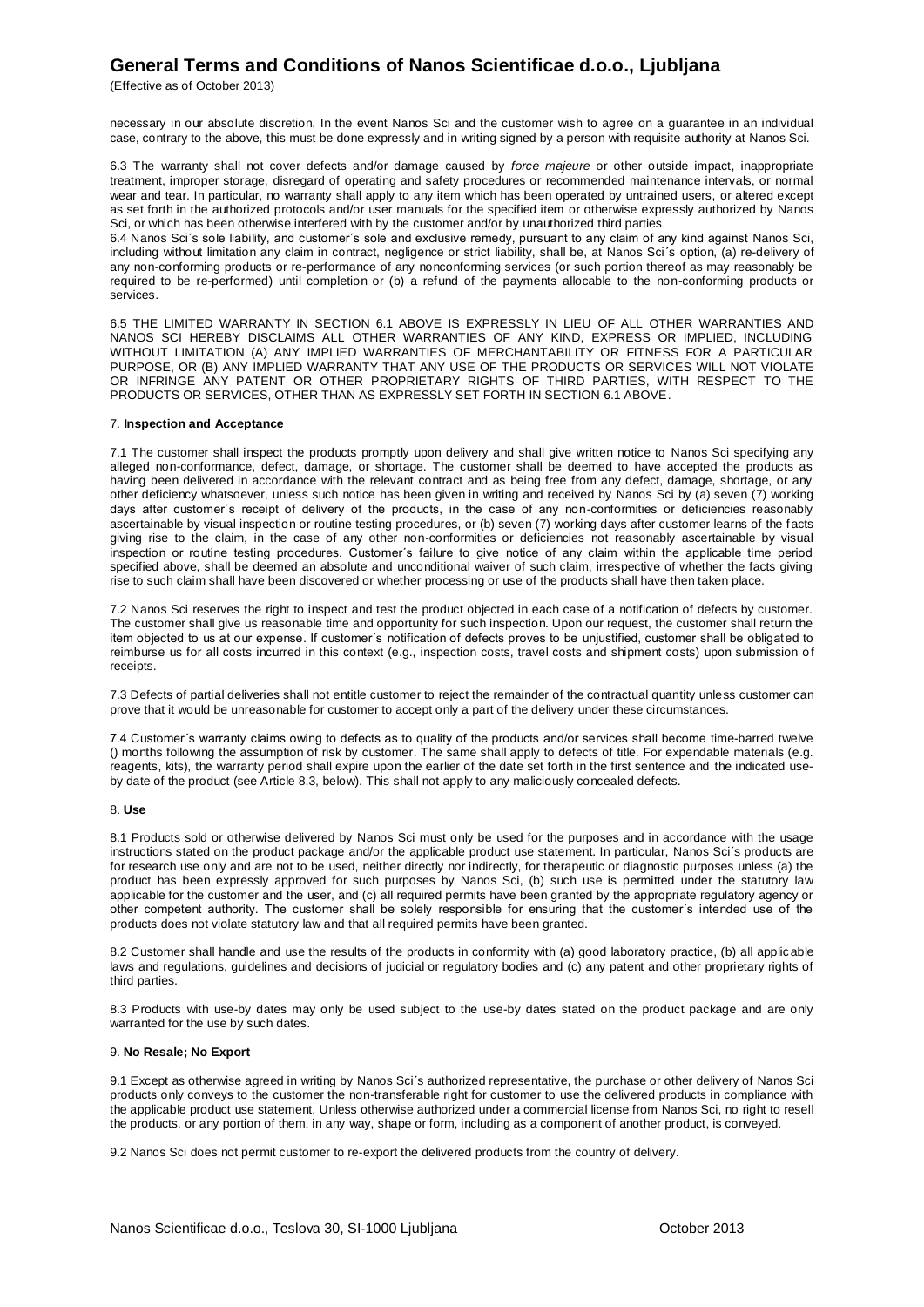(Effective as of October 2013)

### 10. **Limitation of Liability and Remedy**

10.1 NANOS SCI SHALL NOT IN ANY EVENT BE LIABLE FOR ANY INDIRECT, SPECIAL, INCIDENTAL, CONSEQUENTIAL, OR EXEMPLARY DAMAGES, INCLUDING WITHOUT LIMITATION PROPERTY DAMAGE, LOST PROFITS OR OTHER ECONOMIC LOSS, ARISING IN CONNECTION WITH CUSTOMER´S USE OF OR INABILITY TO USE THE PRODUCTS OR SERVICES, OR NANOS SCI´S FAILURE TO PERFORM THE SERVICES IN ACCORDANCE WITH THE LIMITED WARRANTY SET FORTH IN SECTION 6 ABOVE. THIS LIMITATION OF LIABILITY WILL APPLY UNDER ANY LEGAL THEORY AND REGARDLESS OF THE FORM OF ACTION, INCLUDING BUT NOT LIMITED TO CONTRACT, NEGLIGENCE, STRICT LIABILITY IN TORT OR WARRANTY OF ANY KIND, EVEN IF NANOS SCI HAD NOTICE OF THE POSSIBILITY OF SUCH DAMAGES, AND SHALL ALSO APPLY IN THE EVENT OF LOSSES CAUSED BY THE BREACH OF DUTIES IN CONTRACT NEGOTIATIONS.

10.2 Nanos Sci´s liability for breach of warranty or for any loss or damage resulting from any other cause whatsoever, including alleged negligence, shall not exceed the lesser of (i) the cost of correcting any non-conformity in the products or services or (ii) the cost of replacing the products or re-performing the services. In no event (including unenforceability of the above limitations and independent of any failure of essential purpose of the limited warranty and remedies provided hereunder) shall Nanos Sci´s aggregate liability for damages hereunder exceed the purchase price or fee (exclusive VAT) paid or to be paid for the specific products or services to which the particular claim relates. The parties acknowledge that the limitations set forth in this Section 10 are integral to the prices charged and that, were Nanos Sci to assume any further liability other than as set forth herein, such prices would of necessity be set substantially higher. Customer expressly agrees that this limitation of damages and remedies shall constitute the exclusive remedies and measure of damages available to customer and all other remedies and measures of damages which might otherwise be available under the law of any jurisdiction are hereby waived by customer.

10.3 Without limitation to the generality of the foregoing limitation, Nanos Sci shall not be liable for any damage or loss caused by the improper or unapproved use of the products. Customer shall defend, indemnify and hold harmless Nanos Sci from and against any and all losses, costs and expenses, including without limitation reasonable attorneys´ fees, in any way arising o ut of or relating to (a) any use of the products not in compliance with the uses stated in Section 8 above, (b) any failure of customer to comply with good laboratory practice, laws, regulations, guidelines or decisions in the handling or use of the products, (c) any violation or infringement of any patent or other proprietary rights of third parties by customer in the handling or use of the products, or (d) any other use or misuse of the products by customer.

10.4 The limitations set forth in this Section 10 shall not restrict or exclude our liability for death or personal injury caused by negligence on our part, on the part of our executive employees or on the part of our vicarious agents. Further, nothing set f orth herein shall restrict or exclude our liability based on intentional misconduct or gross negligence on our part, on the part of our executive employees or on the part of our vicarious agents, or our liability resulting from mandatory product liability laws or other mandatory statutory laws and regulations, as applicable.

#### 11. **Payment Terms**

11.1 Credit/debit cards (Visa, MasterCard, American Express, and Discover) and PayPal payments are accepted. Credit/debit card payments are performed trough secure PayPal services without the need for the customer to open a PayPal account. For payments performed using PayPal system, additional terms and conditions apply (provided on PayPal's website). No data will be transferred to third parties unless necessary for the transaction. All transactions are immediately authorized at the respective credit card organization. Failing authorization will make the purchase null and void. By entering an online purchase order, t he customer agrees that his credit card will be used for any additional shipping, tax, or customs charges in order to fulfill the online purchase.

## 12. **Retention of Title**

12.1 Notwithstanding delivery, title in the products and/or deliverables of the services shall not pass from Nanos Sci to the customer and Nanos Sci shall retain full legal and beneficial ownership of the products and/or deliverables of the services until all amounts due to Nanos Sci in respect of the deliveries or services, or any previous deliveries or services, or other payments due under any other agreement with the customer have been paid in full.

12.2 Until title in the products and/or deliverables of the services passes to the customer, the customer shall hold the prod ucts and/or deliverables of the services on a fiduciary basis as bailee for Nanos Sci and shall take all necessary steps for their protection and insure them against all risks with a reputable insurance company for the full purchase price (plus VAT).

12.3 Notwithstanding that full legal and beneficial ownership of the products and/or deliverables of the services (or any of them) remains with Nanos Sci, the customer may use the products and/or deliverables of the services in the ordinary course of the customer´s business. Except as permitted by this paragraph the customer may not create (or allow to be created) in favor of any third party any right in or security over any of the products or deliverables of the services which are the property of Nanos Sci.

12.4 Nanos Sci shall be entitled to claim for and recover all amounts due to Nanos Sci in respect of the products or deliverables of services notwithstanding that title in any of them has not passed from Nanos Sci to the customer.

### 13. **Intellectual Property, Property Rights of Third Parties**

13.1 The customer shall be solely responsible that the materials, documents or other information provided by the customer do not infringe the intellectual property rights or other rights of third parties (in particular, patents, utility patents and other property rights and copyrights). The same shall apply in the event the customer prescribes by means of instructions, information, documentation, drafts or drawings how an ordered product is to be created or an ordered service is to be rendered.

13.2 The customer shall be obligated to indemnify and hold harmless Nanos Sci from any claims of third parties that are asserted against Nanos Sci on the basis of such infringement.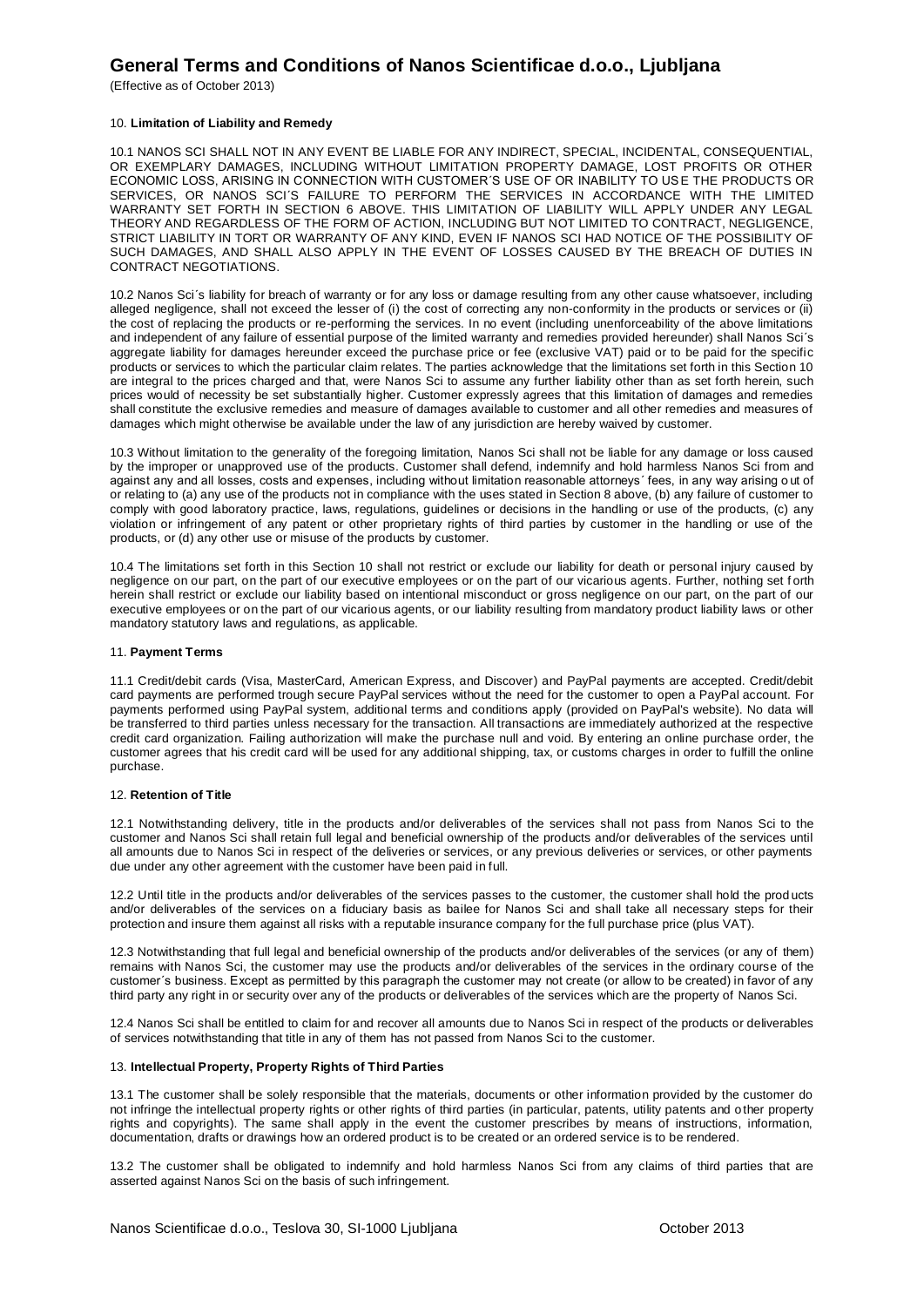(Effective as of October 2013)

### 14. **Confidentiality**

14.1 The term "Confidential Information", as used herein, shall include all scientific, technical, business, or financial information disclosed by Nanos Sci to customer, including any information learned by customer during any visit to Nanos Sci.´s facilities. This Agreement shall not apply to Confidential Information or of any portion of such information which as customer can show by presenting adequate evidence: (a) is now or later made known to the public through no default by customer of its obligations under this Agreement; (b) customer can show was in its rightful possession prior to the earliest disclosure by Nanos Sci, as evidenced by written documents in its files; (c) is rightfully received by customer from a third party having no obligation of confidentiality to Nanos Sci; (d) is independently developed by customer by persons who did not have access to Confidential Information.

14.2 Customer agrees to hold in confidence and not publish or disclose to any third parties any of the Confidential Information without the prior written consent of Nanos Sci, and not to use the Confidential Information for any purpose except for using the products and/or the results of the services. Customer agrees to use the same degree of care (and in any event not less than reasonable care) to safeguard the confidentiality of the Confidential Information that it uses to protect its own secret information, and to keep the Confidential Information in a secure location at all times.

14.3 Customer agrees to limit any disclosure of the Confidential Information only to those of its directors, officers, employees, and outside professional advisors (including consultants, independent contractors, and the like) or of an entity controlled, controlling, or under common control with customer ("Affiliate"), who have a need to know and who are bound by obligations of confidentiality and non-use at least as restrictive as set forth herein, and to advise such persons of customer´s obligations hereunder.

14.4 In case customer is required to disclose Confidential Information in order to comply with laws, regulations or court order, customer shall disclose such Confidential Information only to the extent necessary for such compliance, provided, however, that customer shall give Nanos Sci prompt written notice of such requirement or request to disclose Confidential Information so that Nanos Sci may seek an appropriate protective order, and customer shall use its best efforts to secure confidential treatment of the Confidential Information to be disclosed.

14.5 Customer shall return any and all tangible Confidential Information provided to it by Nanos Sci, including without limitation any materials, documents, plans, drawings, data carriers of whatever kind, and any copies thereof, to Nanos Sci immediately upon Nanos Sci´s written request, provided, however, that customer may retain one copy thereof in the confidential, restricted access files of its legal counsel for the purpose of determining any continuing obligation and only in connection with that purpose.

14.6 No warranties or representations are made by Nanos Sci for Confidential Information. Customer should rely on Confidential Information at its own risk. Customer expressly recognizes that ANY AND ALL CONFIDENTIAL INFORMATION IS PROVIDED "AS IS".

14.7 In the event of breach, or a threatened breach of the provisions of this Section 15 by customer, Nanos Sci shall be entitled to an injunction restraining customer from committing such breach without showing or proving any actual damage sustained.

### 15. **Disposal Obligations**

Commercial customers shall be solely responsible for the proper disposal of discarded Nanos Sci products, and any fees and other costs associated with such disposal, in accordance with any applicable statutory national regulation based thereon, as amended from time to time. Upon accepting delivery of such products, customer agrees to hold harmless, release, and indemnify Nanos Sci from any and all claims or demands by third parties or authorities in anyway resulting from or arising out of the proper treatment and disposal of these products at the end of their life cycles, unless otherwise required by mandatory stipulations of applicable law. In particular, customer shall impose a like obligation on any commercial third party to which the products are transferred later on. Should the customer fail to impose such contractual obligation on commercial third parties to which the delivered products are transferred, the customer shall remain responsible to Nanos Sci for the proper disposal of these products in compliance with statutory law. Customer´s obligation hereunder to hold harmless and indemnify shall not become time-barred before the expiration of two years following the date of final termination of use of the equipment (suspension of the statute of limitations). Said suspension period shall commence no earlier than upon proper receipt by Nanos Sci of a written notification by the customer indicating the final termination of use of the equipment. We reserve the right to reach a different, separate agreement concerning the takeback of used equipment with the customer in individual cases.

### 16. **Data Privacy Protection**

We shall treat all personal data relating to the customer confidentially. BY PLACING ORDERS, THE CUSTOMER CONSENTS TO THE STORAGE AND FORWARDING OF PERSONAL DATA FOR THE PURPOSE OF CREDIT REVIEW, COLLECTION OF DEBTS AND NOTIFICATIONS UNDER ANY APPLICABLE LAWS AND REGULATIONS. UPON REQUEST, WE SHALL INFORM THE CUSTOMER OF THE CONSEQUENCES OF A REFUSAL OF CONSENT.

### 17. **Notices**

Notices and other communications hereby required or contemplated shall only be effective if delivered in writing to the party for whom intended at its designated "Invoice Address" if to customer or the Nanos Sci contact address if to Nanos Sci, either by (a) personal delivery, (b) postage prepaid, return receipt requested, registered or certified mail, (c) internationally recognized overnight courier (such as DHL, FedEx, or TNT, UPS), or (d) facsimile with a confirmation copy sent simultaneously by any of the other methods described above. Notice by registered or certified mail shall be effective on the date officially recorded as delivered to the intended recipient by return receipt or equivalent, and in the absence of such record of delivery, the effective date shall be presumed to have been the fifth (5th) business day after deposit in the mail. Notices delivered in person or sent by